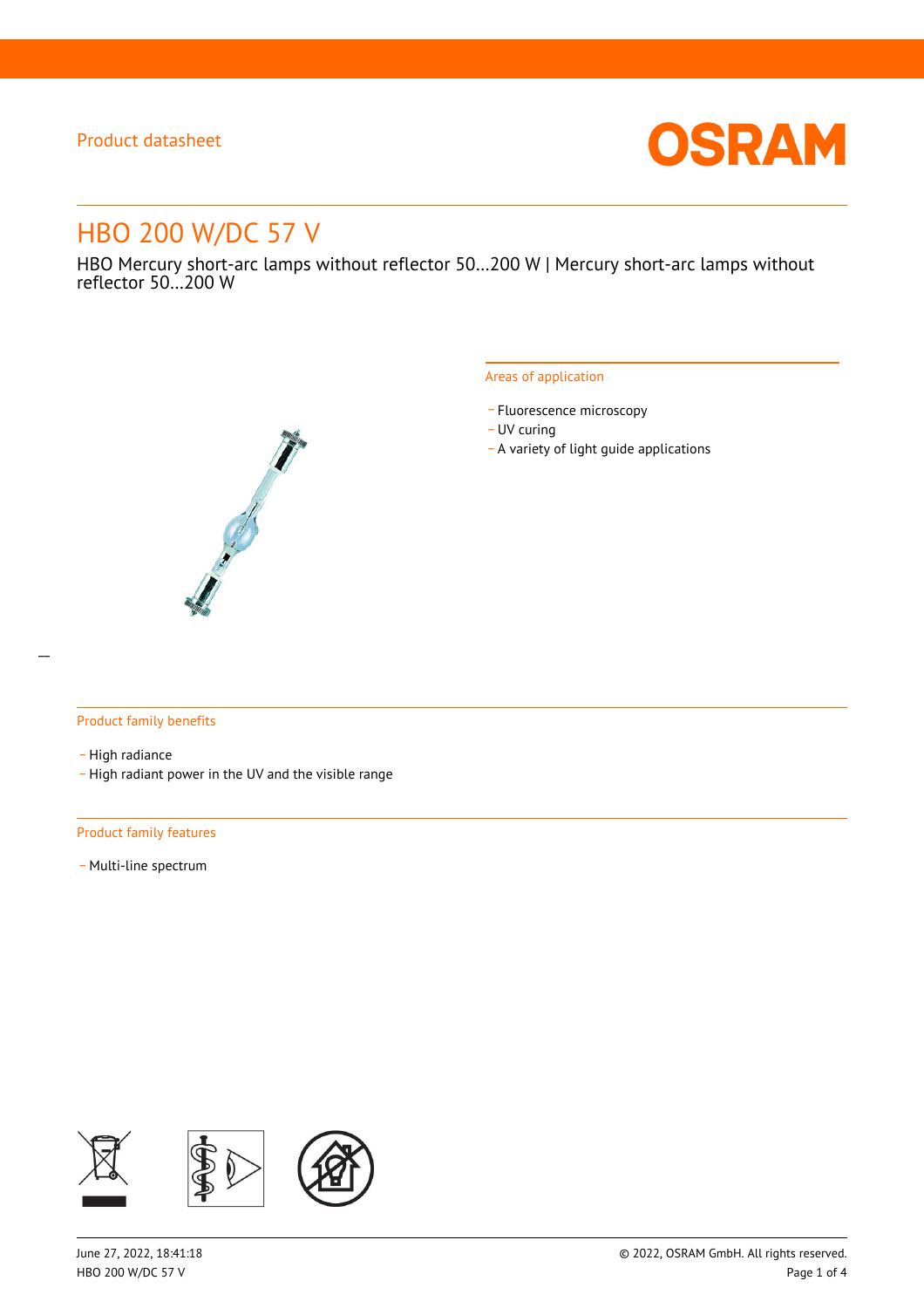### Technical data

### **Electrical data**

| Nominal voltage      | 57.0 V   |
|----------------------|----------|
| Type of current      | DC       |
| <b>Rated wattage</b> | 200.00 W |
| Nominal wattage      | 200.00 W |

### **Photometrical data**

| <b>Nominal luminous flux</b> | 10000 lm       |
|------------------------------|----------------|
| <b>Luminous intensity</b>    | 1100 cd $^{1}$ |

 $^{1)}$  Typical initial photometric value

### **Dimensions & weight**



| <b>Diameter</b>                             | $17.0 \text{ mm}$  |  |
|---------------------------------------------|--------------------|--|
| <b>Mounting length</b>                      | 102.0 mm $^{1}$    |  |
| Length with base excl. base pins/connection | $102.00$ mm $^{1}$ |  |
| Light center length (LCL)                   | 40.0 mm $^{2}$ )   |  |

1) Maximum

 $\overline{a}$ 

2) Distance from end of base to tip of anode (cold)

# **Lifespan**

| $\cdot$ .<br>-----<br>1000 h<br><b>Lifespan</b> |
|-------------------------------------------------|
|-------------------------------------------------|

### **Additional product data**

| Base anode (standard designation)   | $SFc10-4$ |
|-------------------------------------|-----------|
| Base cathode (standard designation) | $SFc10-4$ |

### **Capabilities**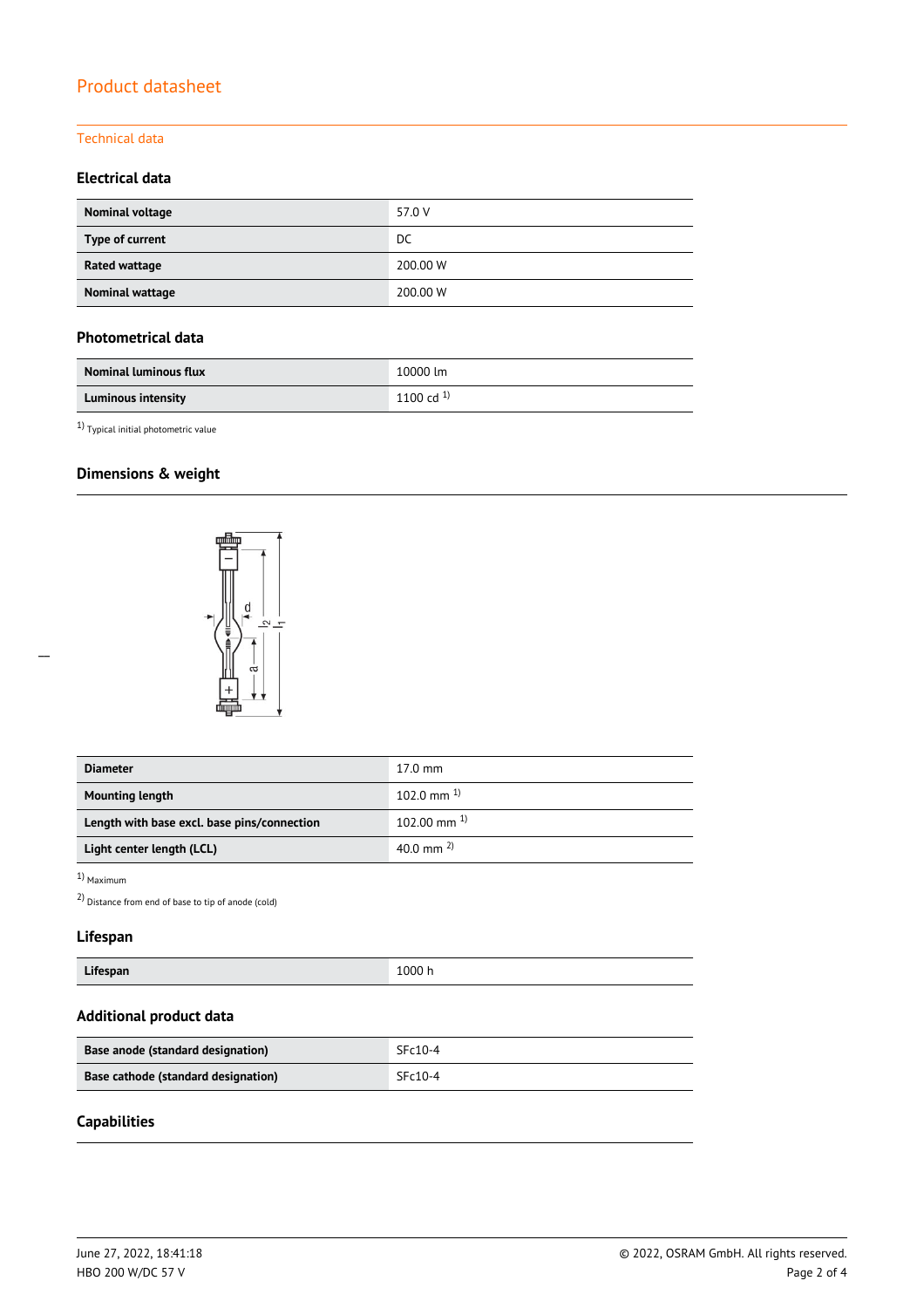| <b>Burning position</b> | $590^{1}$ |
|-------------------------|-----------|
| Application             | Other     |

1) Anode underneath

### **Environmental information**

# **Information according Art. 33 of EU Regulation (EC) 1907/2006 (REACh)**

| Date of Declaration               | 01-04-2022                                                                                            |  |  |
|-----------------------------------|-------------------------------------------------------------------------------------------------------|--|--|
| <b>Primary Article Identifier</b> | 4050300506791                                                                                         |  |  |
| Candidate List Substance 1        | Lead                                                                                                  |  |  |
| CAS No. of substance 1            | 7439-92-1                                                                                             |  |  |
| Safe Use Instruction              | The identification of the Candidate List substance is<br>sufficient to allow safe use of the article. |  |  |
| Declaration No. in SCIP database  | 5178b200-39bc-438f-9a39-c562426a7852                                                                  |  |  |

### Country specific information

| <b>Product code</b> | <b>METEL code</b> | SEG-No. | <b>STK-Number</b> | UK Org                   |
|---------------------|-------------------|---------|-------------------|--------------------------|
| 4050300506791       | OSRHBO200DC       |         |                   | $\overline{\phantom{a}}$ |
| 4050300506791       | OSRHBO200DC       |         |                   | $\overline{\phantom{a}}$ |